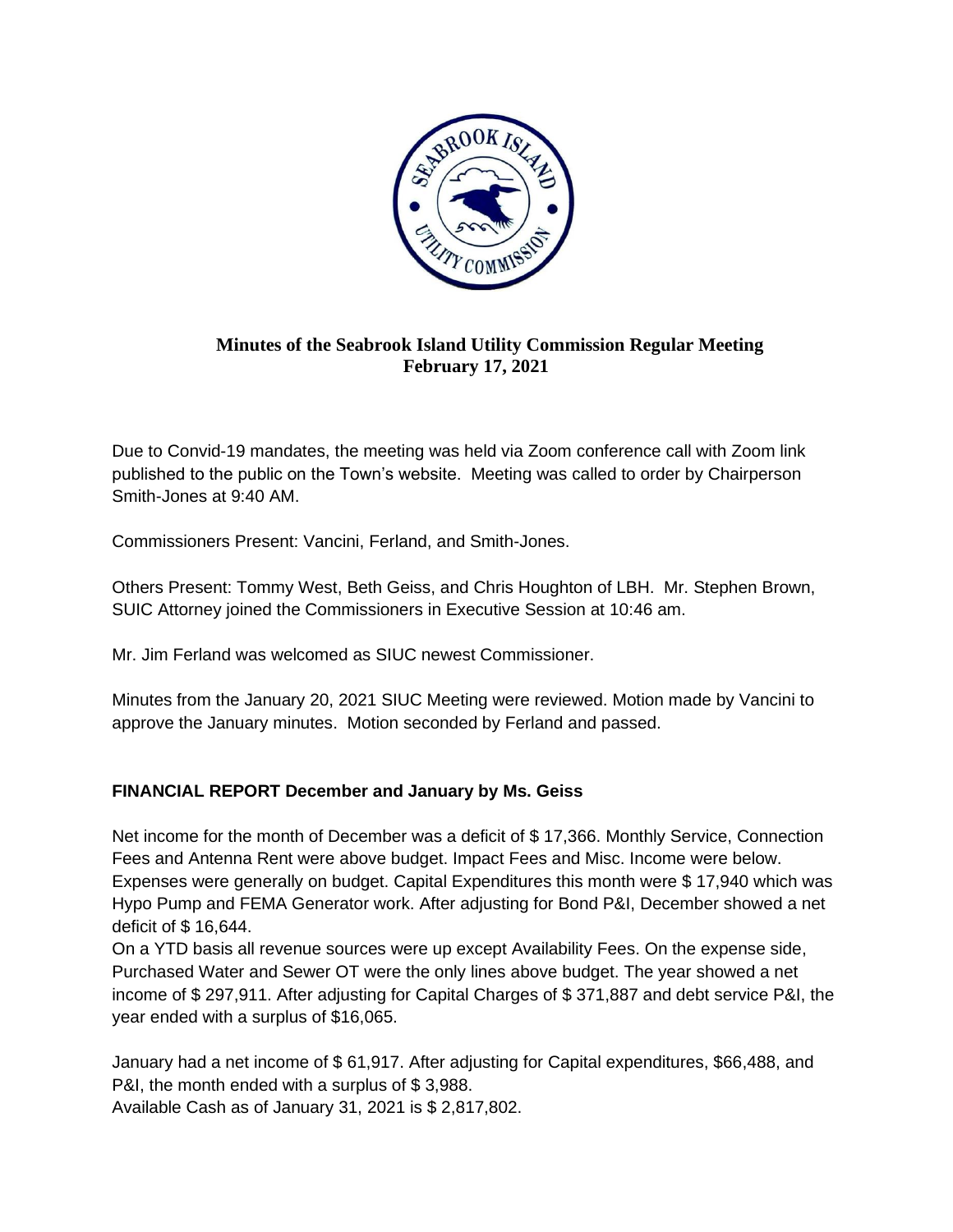During January, the Commission approved the transfer of \$ 131,461 from the Operations account to pay vendor invoices.

Commission approved a total of \$385 write off for bad debt.

The St. Johns Fire Department bill has accrued to \$55,500 over the past three years. There was some discussion regarding what to do about this. Last year, two year's worth of debt was transferred to the Doubtful/Contra Account as recommended by the Auditor. It was agreed by the Commissioners that we would continue to move one year's worth of accrued debt into this account and continue to bill St. Johns for this service fee.

Audit is scheduled to begin week of March 22.

## **The December and January payables were previously reviewed electrically by the Commissioners.**

# **OPERATIONS REPORT January, 2021 by Mr. West SEABROOK WATER RESOURCE FACILITY**

Effluent quality continued to meet permit requirements during the month. Daily average flow was 0.358 million gallons per day (MGD). The maximum day was 0.470 million gallons for the month. The average effluent Total Suspended Solids (TSS) was 5 mg/l, and the average effluent Biochemical Oxygen Demand (BOD) was 3 mg/l, indicating excellent process control. Total effluent & deep well pumped to Seabrook golf courses for irrigation was 13.129 million gallons effluent and 0.00 million gallons deep well. Total effluent and deep well pumped to Oak Point golf course was 2.001 million gallons effluent and 0.000 million gallons deep well. **SEABROOK WATER DISTRIBUTION** 

SIUC delivered 20,103,000 gallons of water for the month compared to 14,473,000 gallons last year. The accounted for water received for the month from St Johns 94.14% compared to 89.19% last year.

## **OLD BUSINESS**

Mr. West provided an update on the FEMA Generator project and the Holding Pond Expansion Project. The Commissioners requested a Timeline for the Holding Pond project.

The recent cyber-attack of a Florida utility company was discussed. Mr. West reported that given how SIUC is set up compared to the company that was attacked, Mr. West was confident that we had systems in place that would prevent such an attack to SIUC. Further Mr. West reported that should someone try to "hack" into our system, Mr. West would receive an immediate notification.

Commissioner Smith-Jones reported that Mr. West and the Commissioner had participated in a Town-wide, emergency preparedness meeting that simulated an earthquake scenario.

## **NEW BUSINESS**

Mr. West is updating the 5-year growth plan for the Commissioner's review.

A motion was made by Ferland and seconded by Vancini to adjourn this part of the meeting. Motion passed; this session of the meeting was adjourned at 10:32 am.